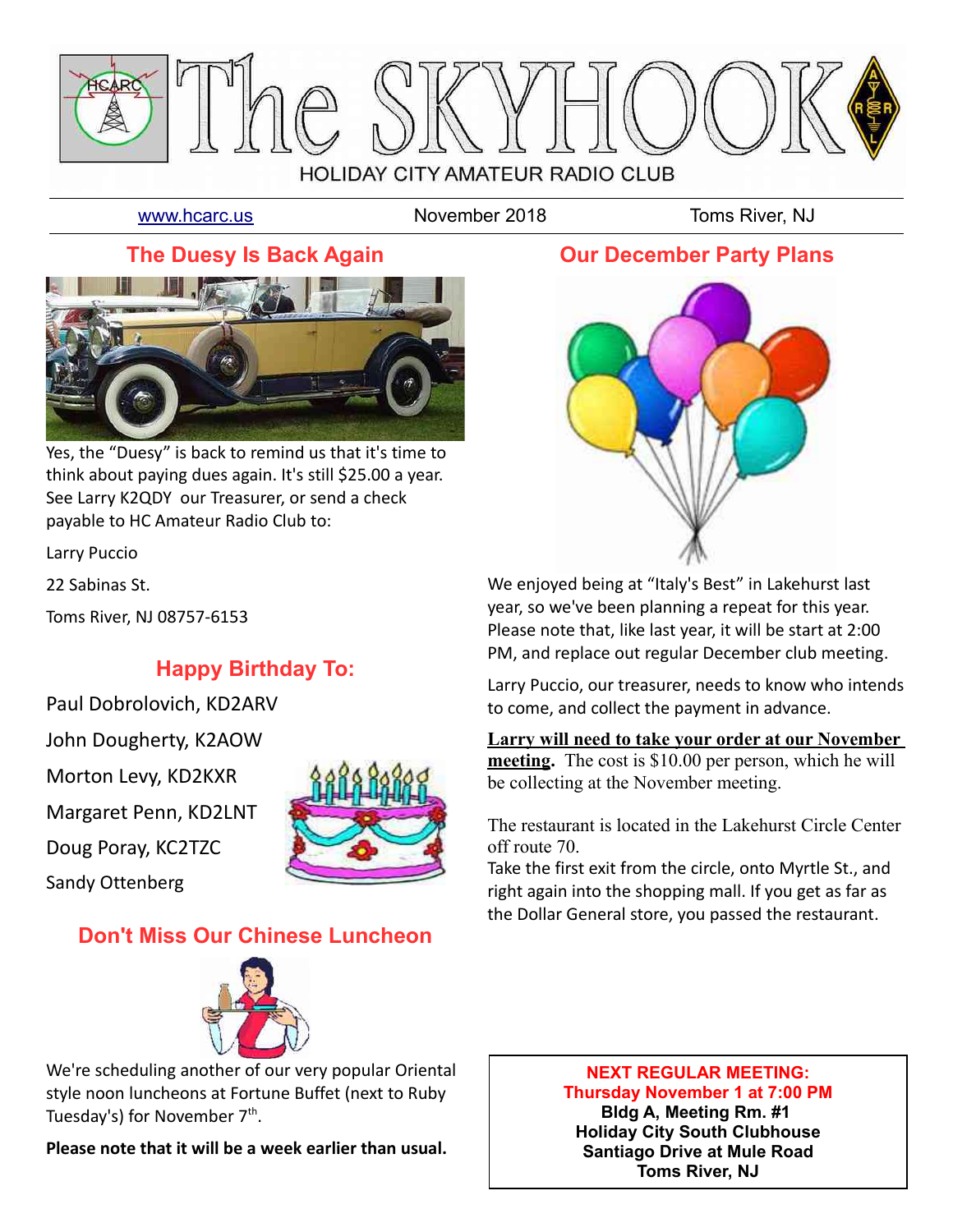## **Ocean County ARES® News**

November, 2018

First, let me apologize for completely missing the October 2018 Ocean County ARES News. Way too much going on at home and it completely fell off my radar.

October has been a very busy month. We had the Simulated Emergency Test (SET) on October 6th, the Brick Reservoir Walk on October 13th and the ARES Meeting on October 17th. Tomorrow (10/21) is also the Breast Cancer walk in Point Pleasant and although it is not an ARES event, many of us walking in it will have our HT's with us to report any problems.

The Simulated Emergency Test went very well. It was essentially a fox hunt exercise looking for a supposedly rogue transmitter. The participants met at the Ocean County EOC parking lot and the first transmission began at 10:00 AM.



K3MR, N2LD, KD2FFR, N2RPQ, N2PTR, L to R Photo by WB2ALJ

The "fox" was located at the Jackson County Library some thirteen air miles away from the EOC. The transmissions were made on a 2 meter simplex frequency and consisted of 20 seconds of multi tones with a CW ID at the end. The transmissions repeated every 5 minutes. The fox was located just before 1:00 PM. The crew then met at a local pizza parlor for lunch and refreshments and held a brief critique.

Several good lessons were learned about the exercise and were all discussed at the October 17 ARES meeting. We are planning on having another hunt in the very near future and will most likely invite all hams who want to attend.

On October 13th Ocean County ARES provided communications support for a new event, the Purple Angel Foundation hosted a 5K run/walk/fun walk at the Brick Reservoir. The reservoir is approximately 1.5 miles around the outside walkway and two laps is 3 miles plus entrance and exit distance for a total of 3.1 miles or 5 kilometers.



KD2FFR, WB2ALJ, N2LD, N2XW, KC2OON, N2RPQ, WX2NJ, NJ2N

Since this was a new event it was properly greeted with a morning of rainfall and the sun came out just as the operators were leaving. Since the reservoir is not that large, simplex communications was more than adequate to cover the walk. Brick EMS was on hand near net control if any medical issues arose.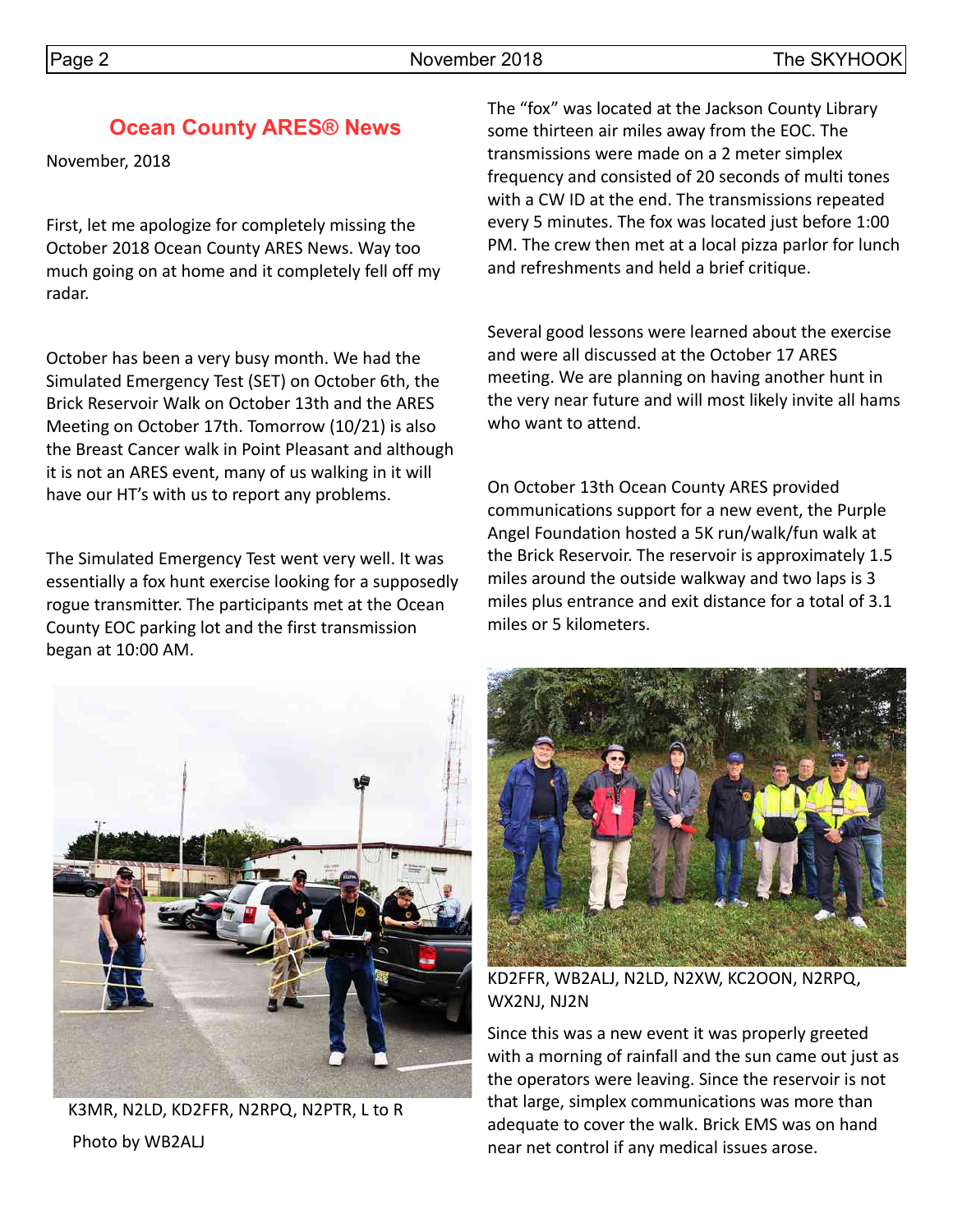#### The SKYHOOK November 2018 and the SKYHOOK Page 3

November 4th ends Daylight Savings Time so be sure to set your clocks back one hour. Also, November 30th marks the end of hurricane season after a horrible year for the South.

73 de WX2NJ Bob Murdock

Ocean County Amateur Radio Emergency Service® EC

# **Tom Preiser Now Our Section Manager**

We note that our ARRL SNJ Section Manager, Skip Arey N2EI has announced that, effective January 1, 2019, Tom Preiser, N2XW, will assume his Section Manager position. Many of us know Tom because of his activity with the Ocean County Emergency Service.

# **FCC License Exams**



Our VE team gives exams for Technician, General and Extra Class licenses at 7:00pm on the 2nd Wednesday of each month, unless there are no applicants.

Call Larry Puccio at 732-349-2950 for an appointment.

# **Our Get-together Calendar**

You're welcome to join us for breakfast / lunch at:

11/5 Breakfast @ HCDiner 9am

*11/7 CHINESE LUNCHEON See page 1*

11/12 Noon Lunch @ Lisa's

11/19 Breakfast @ HCDiner 9am

11/26 Noon Lunch HCDiner

# **HCARC Badge Ordering**



The club's official badge maker is the Capital Engraving Co. in Longview, WA.

To order a badge, simply call Capital at 1-800-628-4985

after 1PM M-F. All that is required is to give your call and first name, your mail address. Standard color is like a nice tan or wood finish with white lettering.

Use your credit card to pay. Cost is \$13.25 plus \$4.00 S&H. Al Ross WA7UQE will take care of you and put our official logo and club name on your personal badge.

#### **[Our VE Crew](mailto:lpuccio1@comcast.net?subject=VE)**

Larry [K2QDY](mailto:lpuccio1@comcast.net) (Liaison) 732-349-2950, Urb [W1UL,](mailto:urb@W1UL.com) John [KQ4WR,](mailto:kq4wr@arrl.net) Stan [KB2PD,](mailto:kb2pd@hotmail.com) Steve [N2WLH,](mailto:n2wlh@yahoo.com) Murray [KD2IN,](mailto:murraykd2in@comcast.net) Paul [N2QXB,](mailto:n2qxb@juno.com) Larry [WA2VLR,](mailto:lloscalz@optonline.net) Tony [KD2GSO.](mailto:tonyk613@comcast.net) *License exams are given by appointment at 6:30pm on the second Wednesday of each month at Holiday City South Clubhouse, Bldg A, which is at the corner of Mule Rd. and Santiago Dr. Call Larry Puccio, K2QDY, at 732-349-2950 for an appointment.* 

*Directions: From either Route 37 W or Davenport Road, take Mule Road to Santiago Drive. Clubhouse A is the building nearest the street corner.*

#### **CLUB COMMITTEES**

| Tony <b>KD2GSO</b> | 732-930-5779        |
|--------------------|---------------------|
| Steve N2WLH        | N2WLH@yahoo.com     |
| Tony <b>KD2GSO</b> | 732-930-5779        |
| Dave WA2DJN        | WA2DJN3@verizon.net |
| Larry <b>K2QDY</b> | 732-349-2950        |
| Larry <b>K2ODY</b> | 732-349-2950        |
| Doug <b>KC2TZC</b> | 732-928-2316        |
|                    |                     |

#### **Holiday City Amateur Radio Club Toms River, New Jersey**

| Web Site www.hcarc.us               |                     |                   |                     |  |  |  |  |
|-------------------------------------|---------------------|-------------------|---------------------|--|--|--|--|
| President                           | <b>John Sawina</b>  | NA <sub>2</sub> R | 908-625-5622        |  |  |  |  |
| <b>Vice President</b>               | <b>Billy Locke</b>  |                   | KD2MHA 732 281-0151 |  |  |  |  |
| Secretary                           | <b>John Perry</b>   | <b>KD2NDY</b>     | 732-928-2316        |  |  |  |  |
| <b>Treasurer</b>                    | <b>Larry Puccio</b> | <b>K2QDY</b>      | 732-349-2950        |  |  |  |  |
| <b>Executive Board Doug Poray</b>   |                     | <b>KC2TZC</b>     | 732-928-2316        |  |  |  |  |
| <b>Executive Board John Roberts</b> |                     | KQ4WR             | 732-966 4665        |  |  |  |  |
| <b>W2HC Trustee</b>                 | <b>Larry Puccio</b> | <b>K2QDY</b>      | 732-349-2950        |  |  |  |  |

Membership is open to all interested persons. Ham license is not required. Dues are \$25.00 per year, payable Jan  $1<sup>st</sup>$ . Members joining during the year will have the dues prorated. Family membership \$30.00 per family. ----------------------------------------------------------

Meetings are held on the first Thursday of every month, at 7:00 pm, except December.

Location: Meeting Room #1 in the Holiday City South Clubhouse A. Directions: From either Route 37 W or Davenport Road, take Mule Road to Santiago Drive. Turn into the parking lot from Santiago Drive and park near the pool. Enter the building nearest the street corner.-

The SKYHOOK is published monthly as the HCARC's official newsletter. Editor and Publisher:

John Roberts [KQ4WR](mailto:kq4wr@arrl.net) 7 Lincoln Ct. Whiting, NJ 08759-1505 e-mail [KQ4WR@arrl.net](mailto:KQ4WR@arrl.net) 732 966 4665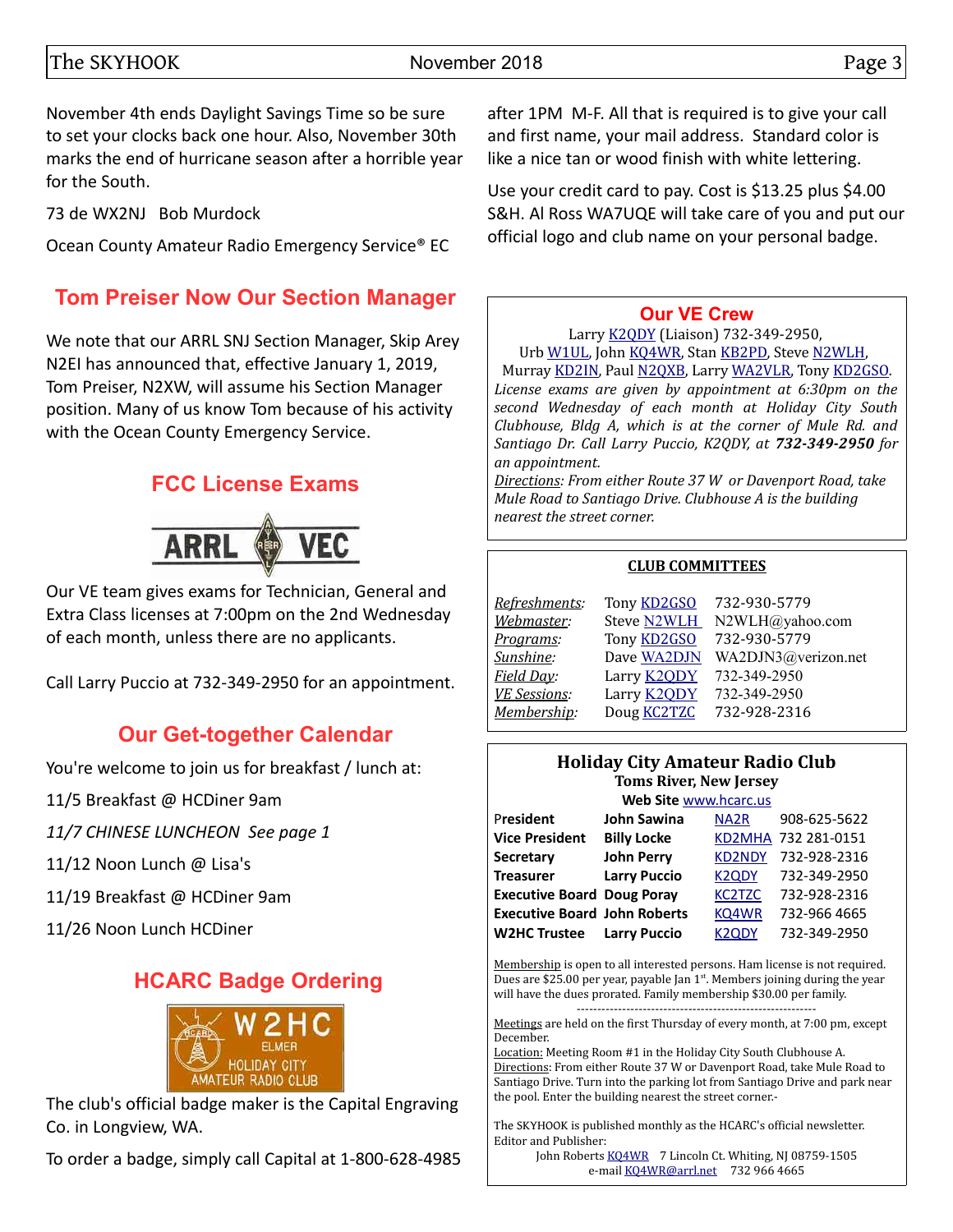#### **Russ Young's DX Report**

Our friend and former HCARC member, Russ Young, WA2VQV, reports that he has recently worked, from his home in Delaware:

CALLSIGN DATE TIME FREQ MODE ENTITY

|                                   |  |  | VP6D 24 Oct 2027Z 15m CW Ducie I.     |
|-----------------------------------|--|--|---------------------------------------|
|                                   |  |  | VP6D 24 Oct 2036Z 17m CW Ducie I.     |
| TM4RUM 25 Oct 1317Z 20m CW France |  |  |                                       |
|                                   |  |  | HI8RD 25 Oct 2144Z 15m SSB Domin.Rep  |
|                                   |  |  | FY5KE 25 Oct 2146Z 15m SSB Fr. Guiana |

Relative to WA2VQV:

Ducie Island is 5431 miles SW

St. Malo, France is 3582 miles NE

Dominican Republic is 1404 miles SSE

French Guiana is 2792 miles SE.

Because of antenna restrictions, he's limited to using a very small indoor antenna on the second floor.

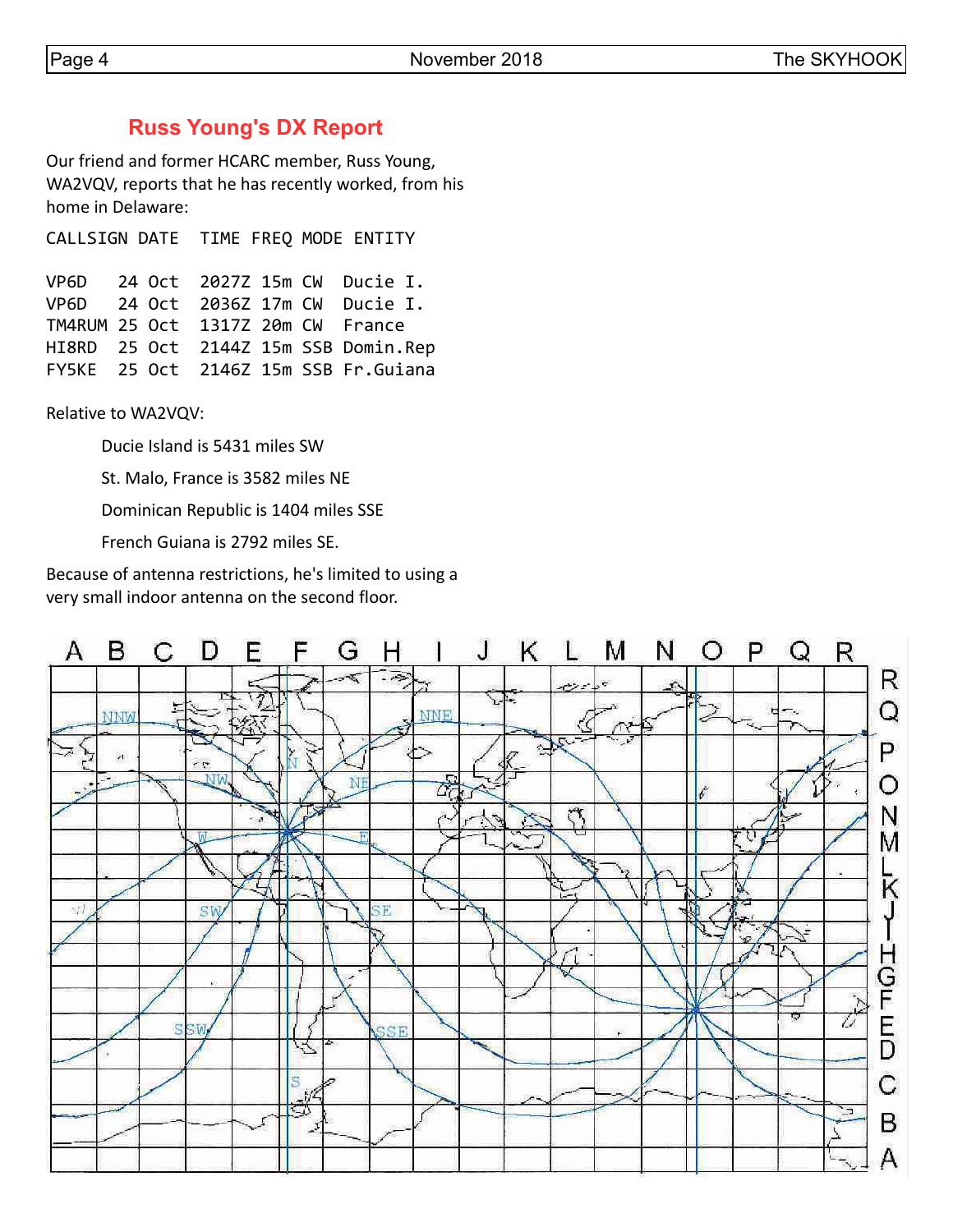### Some DX for November

| <b>Begins</b> | <b>Ends</b> | Call                            | Entity             | <b>Bands</b> | <b>Modes</b>                            | IOTA# Grid |                     | Miles Dir |            | More          |
|---------------|-------------|---------------------------------|--------------------|--------------|-----------------------------------------|------------|---------------------|-----------|------------|---------------|
|               |             | + CQ WW DX Contest CW Nov 24-25 |                    |              | (C=CW, S=SSB, D=Digital, R=RTTY, 8=FT8) |            |                     |           |            | Info          |
|               |             |                                 |                    |              |                                         |            |                     |           |            |               |
| Nov 01        | Nov 30      | 4S7KKG                          | Sri Lanka          |              | C, D                                    |            | AS-003 MJ97wa       | 8800      | <b>NNE</b> | 425DXN        |
| Nov 26        | Dec 03      | 4W                              | East Timor         |              |                                         |            | OC-148 PI21sk       | 9954      | NW         | <b>DXNews</b> |
| Nov 25        | Dec 02      | 4W/DS3EXX                       | East Timor         |              |                                         |            | OC-148 PI21sk       | 9954      | NW         | <b>TDDX</b>   |
| Nov 25        | Dec 02      | 4W/DS3EXX                       | East Timor 80-10m  |              |                                         |            | OC-148 PI21sk       | 9954      | NW         | <b>TDDX</b>   |
| Oct 24        | Nov 28      | 5H3MB                           | Tanzania           | $80 - 10m$   |                                         |            | AF-032 KI93pu       | 7736      | E          | <b>OPDX</b>   |
| Nov 05        | Nov 30      | 5R8IC                           | Madagascar         |              |                                         |            | AF-090 LH31mm       | 8678      | E          | <b>TDDX</b>   |
| Nov 03        | Nov 13      | 5R8UP                           | Madagascar 80-10m  |              | C, S                                    |            | AF-013 LH30ma       | 8739      | E          | <b>DXNews</b> |
| Oct 27        | Nov 03      | 5W0TB                           | Samoa              | $160 - 10m$  | C, S, 8                                 |            | OC-097 AH47aa       | 7200      | W          | DXW.Net       |
| Oct 27        | Nov 03      | 5W7X                            | Samoa              | $160 - 10m$  | C, S, 8                                 |            | OC-097 AH47aa       | 7200      | W          | DXW.Net       |
| Oct 18        | Nov 07      | 5Z/WA5A                         | Kenya              | $40 - 17m$   |                                         |            | AF-040 KI88sm       | 7433      | <b>ENE</b> | <b>TDDX</b>   |
| Nov 06        | Nov 20      | 8P9AE                           | Barbados           |              | C, S, D                                 |            | NA-021 GK03fe       | 2055      | <b>SSE</b> | DL7DF         |
| Nov 16        | Nov 27      | A35EU                           | Tonga              | $160 - 10m$  | C, S, R, 8                              |            | OC-049 AG29ma       | 7693      | W          | GM4FDM        |
| Nov 15        | Nov 30      | DG8NQJ/JD1                      | Minami Tor 20-17m  |              | C, R                                    |            | OC-073 QL64xh       |           |            | <b>TDDX</b>   |
| Oct 27        | Nov 11      | E44WE                           | Palestine          | $20 - 15m$   | S, R, 8                                 |            | KM71gm              | 5724      | ΝE         | <b>DXNews</b> |
| Nov 05        | Nov 09      | EL2EL/4                         | Liberia            | $40 - 17m$   | S, C, 8                                 |            | AF-111 IJ47ma       | 4503      | <b>ESE</b> | DXW.Net       |
| Nov 17        | Nov 23      | EP6RRC                          | Iran               | $160 - 10m$  | C, S, 8                                 |            | AS-189 LM55vt       | 6182      | NE         | <b>DXNews</b> |
| Oct 27        | Nov 11      | FG/SM7RYR                       | Guadeloupe         | 20m          | C                                       |            | NA-102 FK96eg       | 1805      | <b>SSE</b> | <b>DXNews</b> |
| Oct 29        | Nov 06      | FH/DJ7RJ                        | Mayotte            | $160 - 10m$  | C, S                                    |            | AF-027 LH27pa       | 8353      | Ε          | <b>TDDX</b>   |
| Oct 21        | Nov 01      | FJ/F6CUK                        | St Barthel         |              | s, c                                    |            | NA-146 FK87nv       | 1670      | <b>SSE</b> | <b>TDDX</b>   |
| Oct 26        | Nov 02      | FM/DL7V0G                       | Martinique         | 80-10m       | C, R, 8                                 |            | NA-107 FK94mq       | 1923      | <b>SSE</b> | <b>TDDX</b>   |
| Nov 28        | Dec 07      | $FS/\ldots$                     | St Martin          | 160, 80m     | C, S, 8                                 |            | NA-105 FK881b       | 1655      | <b>SSE</b> | <b>TDDX</b>   |
| Nov 26        | Dec 06      | $H7/$ (YN)                      | Nicaragua          | $160 - 10m$  | C, S                                    |            | NA-013 EK72aa       | 2060      | SSW        | <b>DXNews</b> |
| Nov 03        | Nov 25      | <b>J68GU</b>                    | St Lucia           | $80 - 10m$   | C, R, 8                                 |            | NA-108 FK93mu       | 1976      | <b>SSE</b> | <b>TDDX</b>   |
| Nov 22        | Dec 07      | JD1BPH                          | Ogasawara          | $160 - 6m$   | C, S, R, 8                              |            | AS-031 QL07mm       | 7256      | <b>NNW</b> | <b>DXNews</b> |
| Nov 22        | Dec 07      | JD1BPH                          | Ogasawara          | $160 - 6m$   | C, S, R, 8                              |            | AS-031 QL07mm       | 7256      | <b>NNW</b> | <b>DXNews</b> |
| Nov 22        | Dec 07      | JI1CRM/JD1                      | Ogasawara          | $160 - 6m$   | C, S, R, 8                              |            | AS-031 QL07mm       | 7256      | <b>NNW</b> | <b>DXNews</b> |
| Nov 22        | Dec 07      | JI1CRM/JD1                      | Ogasawara          | $160 - 6m$   | C, S, R, 8                              |            | AS-031 QL07mm       | 7256      | <b>NNW</b> | <b>DXNews</b> |
| Nov 17        | Dec 08      | PJ7AA                           | Sint Maart 80-10m  |              | C, S, D                                 |            | NA-105 FK88ma       | 1660      | <b>SSE</b> | <b>TDDX</b>   |
| Nov 11        | Nov 25      | <b>T040R</b>                    | Guadeloupe 80-10m  |              |                                         |            | NA-102 FK96eg       | 1805      | <b>SSE</b> | <b>TDDX</b>   |
| Nov 07        | Nov 14      | V47FWX                          | St Kitts &         |              |                                         |            | NA-104 FK87qh       | 1713      | <b>SSE</b> | DXW.Net       |
| Oct 10        | Nov 06      | <b>V47JA</b>                    | St Kitts & 160-6m  |              | S, 8                                    |            | NA-104 FK87qh       | 1713      | SSE        | W5JON         |
| Nov 19        | Nov 26      | V63DX                           | Micronesia 160-10m |              | 88                                      |            | OC-010 QJ96cv       | 7794      | WNW        | JA7HMZ        |
| Nov 19        | Nov 25      | V63PSK                          | Micronesia 40-15m  |              | D                                       |            | OC-011 QJ57vk       | 8046      | NW         | JA1FMN        |
| Nov 06        | Nov 09      | VK9CH                           | Cocos Keel 160-6m  |              | C, D, 8                                 |            | OC-003 NH87jt 10448 |           | <b>NNE</b> | DXW.Net       |
| Nov 09        | Nov 17      | VK9XQ                           | Christmas          | $160 - 6m$   | C, D, 8                                 |            | OC-002 OH29tm 10406 |           | N          | DXW.Net       |
| Nov 19        | Nov 28      | VP2EAQ                          | Anguilla           | 40-10m       | C, S, R, 8                              |            | NA-023 FK78qj       | 1597      | <b>SSE</b> | <b>OPDX</b>   |
| Nov 19        | Nov 28      | VP2EAR                          | Anguilla           | $40 - 10m$   | C, S, R, 8                              |            | NA-023 FK78qj       | 1597      | <b>SSE</b> | <b>OPDX</b>   |
| Nov 30        | Dec 10      | VP <sub>2M</sub>                | Montserrat 160-6m  |              | C, S, R, 8                              |            | NA-103 FK86vt       | 1756      | <b>SSE</b> | <b>TDDX</b>   |
| Nov 17        | Nov 23      | VP2MUW                          | Montserrat 80-10m  |              | C, S                                    |            | NA-103 FK86vt       | 1756      | <b>SSE</b> | <b>DXNews</b> |
| Oct 20        | Nov 03      | VP6D                            | Ducie I            | $160 - 10m$  | C, S, D, 8                              |            | OC-182 CG75oh       | 5528      | <b>SW</b>  | K5GS          |
| Oct 31        | Nov 14      | VP9KF                           | Bermuda            | $160 - 10m$  | C                                       |            | NA-005 FM72ph       | 749       | <b>SE</b>  | G4BKI         |
|               | Dec 02      |                                 |                    |              |                                         |            |                     |           |            |               |
| Nov 18        | Nov 04      | XV9D                            | Vietnam            | 80-10m       |                                         |            | OK30it              | 8933      | N          | RM2D          |
| Oct 15        |             | YJ0GC                           | Vanuatu            | $160 - 6m$   | C, S, R                                 |            | OC-035 RH43am       | 8407      | W          | <b>DXNews</b> |
| Nov 26        | Dec 06      | YN4RRC                          | Nicaragua          | $160 - 10m$  | C, S                                    |            | NA-013 EK72aa       | 2060      | SSW        | <b>DXNews</b> |
| Oct 26        | Nov 06      | Z23MD                           | Zimbabwe           | 80-10m       | C, S, R                                 |            | KH52ma              | 7811      | Е          | MDXC          |